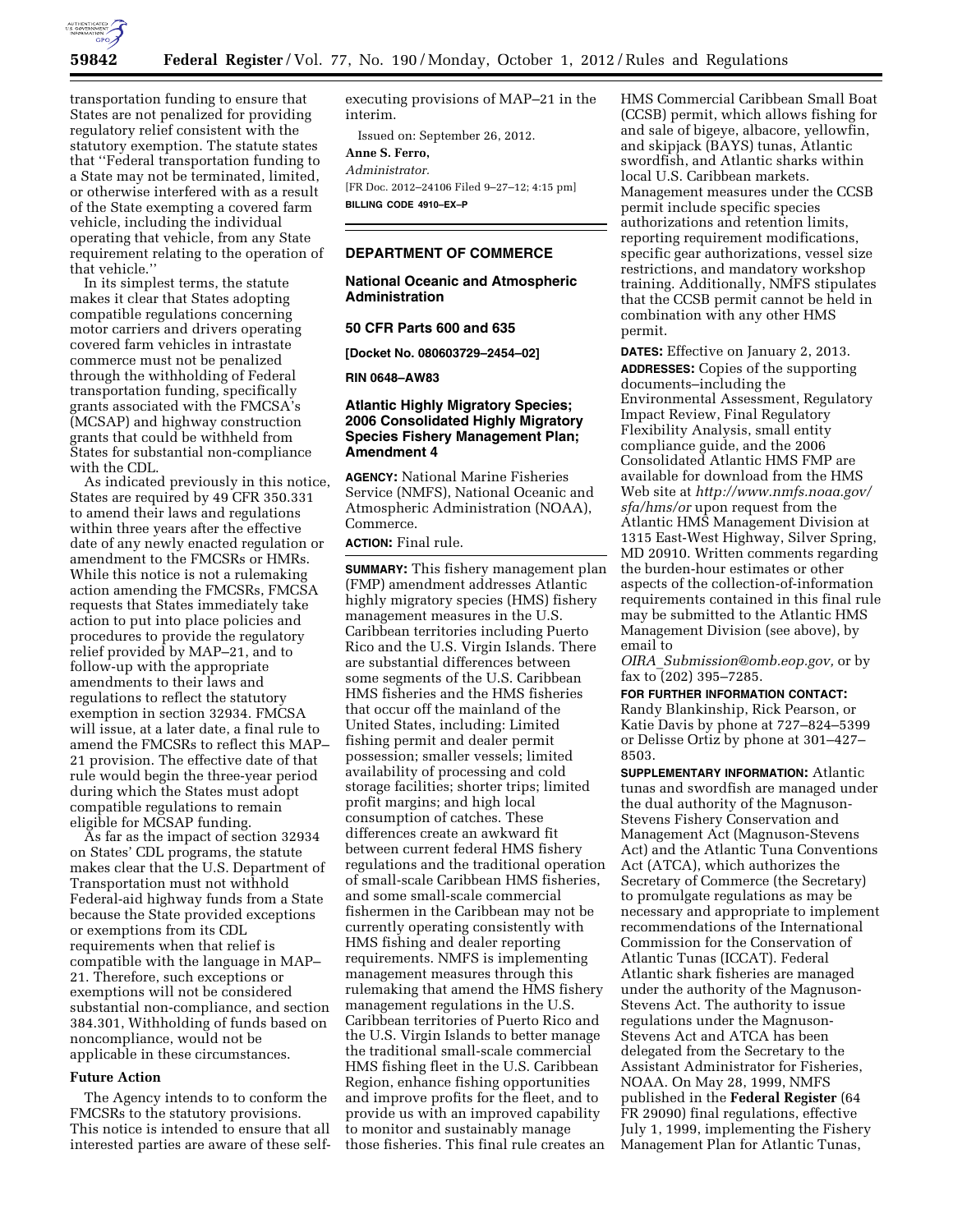Swordfish, and Sharks (1999 FMP). On October 2, 2006, NMFS published in the **Federal Register** (71 FR 58058) final regulations, effective November 1, 2006, implementing the 2006 Consolidated HMS FMP, which details the management measures for Atlantic HMS fisheries, including the HMS handgear fishery. The implementing regulations for the Consolidated HMS FMP and its amendments for Atlantic HMS are at 50 CFR part 635.

#### **Background**

On March 16, 2012, NMFS published a proposed rule (77 CFR 6455) in the **Federal Register** to modify the federal HMS fishery regulations for the U.S. Caribbean Region. This rule finalizes the proposed management measures in the March 16, 2012 Proposed Rule. The purpose of this amendment is to enact HMS management measures that better correspond with the traditional operation of the small boat fishing fleet in the U.S. Caribbean Region and to provide NMFS with an improved capability to monitor and sustainably manage those fisheries.

The specific objectives for this action are to:

• Increase participation in the HMS Federal fishery management program in the U.S. Caribbean Region;

• Expand regional HMS permit availability and increase permitting program awareness, participation, and compliance in the U.S. Caribbean Region;

• Improve regional HMS catch and fishing effort data;

• Examine and implement regionally tailored HMS management strategies, as appropriate;

• Provide targeted training and outreach to HMS fishery participants; and

• Improve NMFS' capability to monitor and sustainably manage U.S. Caribbean HMS fisheries.

NMFS will issue the new CCSB permit from its Southeast Regional Permit Office pursuant to this final rule and other applicable provisions of 50 CFR part 635. Application procedures will be similar to those used for other fishing permits issued by the Southeast Regional Permit Office.

A summary of the history and impacts of this action is provided in the proposed rule (77 CFR 6455, March 16, 2012) and environmental assessment, and those details are not repeated here. A more complete summary of Atlantic HMS management can be found in the 2006 Consolidated HMS FMP, the annual HMS Stock Assessment and Fishery Evaluation (SAFE) Reports, and online at *[http://www.nmfs.noaa.gov/sfa/](http://www.nmfs.noaa.gov/sfa/hms/)*  *[hms/.](http://www.nmfs.noaa.gov/sfa/hms/)* A brief summary of the actions of this final rule can be found below.

This final rule creates the open access HMS CCSB permit, which allows holders to fish for and sell BAYS tunas, swordfish, and sharks in the U.S. Caribbean Region. The CCSB permit authorizes the possession and use of rod and reel, handline, harpoon, bandit gear, green-stick gear, and buoy gear. The vessels eligible for a CCSB permit are those 45 feet or less in length overall (LOA). The CCSB permit is only valid for fishing and sales in the U.S. Caribbean Region, and may not be held in combination with any other HMS vessel permit. CCSB permit holders are required to physically possess their permit, or a copy of their permit, at all times during the harvest, retention, landing and sale of HMS.

Landings data from the CCSB permit will be collected through cooperation with NMFS and existing territorial government fisheries data collection programs, as specified by those programs. The individual territorial governments will be responsible for supplying these data to the NMFS Southeast Fisheries Science Center and meeting requirements determined to be appropriate by NMFS.

The CCSB permit is a commercialonly permit and, as such, does not authorize the retention of billfish. Rod and reel, handline, harpoon, bandit, green-stick, and buoy gears are authorized for the harvest of BAYS tunas; rod and reel, handline, harpoon, bandit, and buoy gears are authorized for the harvest of swordfish; and rod and reel, handline, and bandit gears are authorized for the harvest of sharks.

Initial retention limits under the CCSB permit are set at 10 BAYS per vessel per trip, 2 swordfish per vessel per trip, and 0 sharks per vessel per trip. Trip limits may be adjusted in the future through the framework procedures codified at § 635.34(b). For BAYS and swordfish, the current size limits and landing restrictions at §§ 635.20 and 635.30, respectively, apply. For sharks, there are no size limits, as there is no current Federal commercial shark size limit; however, current landing restrictions at § 635.30, such as ''fins attached'' requirements, apply. Size limits and landing restrictions would be considered as appropriate under future rulemaking if NMFS were to increase the retention limit above zero fish.

NMFS considered four alternatives regarding HMS fisheries management in the Caribbean Region. The alternatives considered included various combinations of measures ranging from maintaining the status quo to alternative permit specifications on retention

limits, vessel sizes, and additional restrictions. A description of the alternatives was provided in the proposed rule and is not repeated here.

If shark trip limits are set above zero in a future rulemaking, applicants for a CCSB permit will be required to complete a NMFS Atlantic Shark Identification Workshop and submit a copy of a valid workshop certificate with their permit application. Additionally, NMFS may require CCSB permit holders to possess a copy of this certificate at every point of shark sale. NMFS would conduct rulemaking to implement these requirements through the framework procedures at § 635.34(b) at the time that the shark trip limits are adjusted.

#### **Comments and Responses**

During the proposed rule stage, NMFS received three written comments from the public. NMFS also received comments from the Atlantic HMS Advisory Panel and heard additional comments from constituents who attended the six public hearings held in Puerto Rico, St. Croix, and St. Thomas. A summary of the comments received on the proposed rule during the public comment period is provided below with NMFS' response. All written comments submitted during the comment period can be found at *[http://](http://www.regulations.gov/) [www.regulations.gov/](http://www.regulations.gov/)* by searching for

RIN 0648–AW83.

*Comment 1:* NMFS should implement a new CCSB permit for the U.S. Caribbean that authorizes the harvest of fish with the gears and retention limits specified in the preferred alternative. There are substantial differences between segments of the HMS fishery in the Caribbean and the rest of the eastern United States due to limited fishing permits, limited dealer permits, limited profit margins, and markets based on fishermen selling fish directly to the public. These characteristics show that this is a small-scale fishery and should be treated differently.

*Response:* As reflected in the proposed and final rules and environmental assessment, NMFS recognizes that there are substantial differences between some segments of the HMS fisheries that occur in the U.S. Caribbean and those that occur off the mainland of the United States, including, but not limited to: Few HMS fishing and dealer permits; smaller vessels; limited availability of processing and cold storage facilities; shorter trips; limited profit margins; and high local consumption of catches. For these reasons, consistent with the commenter's observations, NMFS has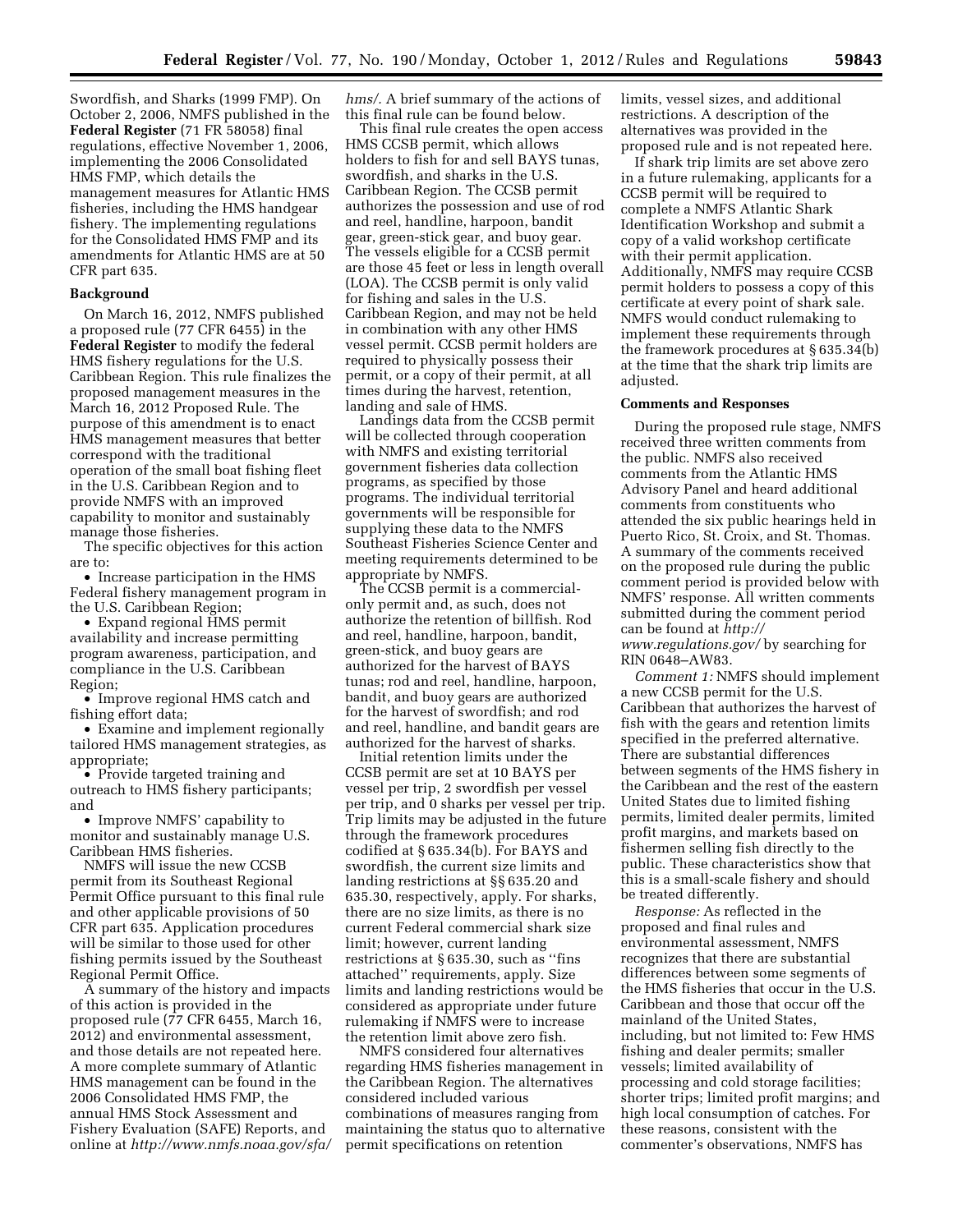created a new permit for this small-scale fishery.

*Comment 2:* Reporting of commercial fishing activity under the CCSB permit through territorial commercial data collection programs will work well because those programs better fit the markets on the islands where fish are sold directly to the public and not to dealers.

*Response:* A goal of this rulemaking is improving reporting of commercial fishing activity under the CCSB permit through territorial commercial data collection programs. NMFS recognizes that in fish markets on the islands of the U.S. Caribbean fishermen often sell fish directly to the public. Recent efforts to improve commercial fisheries data collection in the U.S. Caribbean have been made by the territorial governments of Puerto Rico and the U.S. Virgin Islands, working in cooperation with NMFS, to better accommodate the practices in these island markets. Such territorial data collection improvements will be utilized to gather data from fishing trips by vessel owners issued the CCSB permit. NMFS agrees that this system should work well with the island markets, but will monitor the program to continue to look for ways to further improve reporting in the region.

*Comment 3:* NMFS should require vessel owners to possess territorial government-issued commercial fishing licenses as a pre-requisite for obtaining the CCSB permit. Additionally, territorial commercial fisheries requirements must be met in order to sell fish in the U.S. Virgin Islands and Puerto Rico even if a fisherman holds a new HMS CCSB permit. These territorial requirements include residency requirements to hold a territorial commercial fishing license and reporting of fisheries landings through territorial commercial fisheries reporting programs.

*Response:* Fishermen operating from and/or landing fish in Puerto Rico or the U.S. Virgin Islands must abide by applicable territorial regulations, including any residency or permitting requirements of that territory. However, NMFS does not require vessel owners to possess territorial government-issued commercial fishing licenses to obtain the federal CCSB permit, because the provisions of the territorial permit, currently or in the future, may not be compatible with federal management requirements. An owner of a vessel with a valid CCSB permit or any other permit issued pursuant to 50 CFR part 635 must agree, as a condition of such permit, to abide by the requirements of 50 CFR part 635 without regard to where the vessel fishes. However, when

a vessel fishes within the waters of a territory or state that has more restrictive regulations pertaining to Atlantic HMS, persons aboard the vessel must abide by the territory's or state's more restrictive regulations.

*Comment 4:* The initial retention limit for BAYS tunas should be more than 10 fish because fishermen sometimes catch more than 10 skipjack and yellowfin tunas on a trip. Also, a larger retention limit may be needed on extended trips to the islands off Puerto Rico, such as Isla Mona and Desecheo, where tunas may be caught over a period of three days, but cannot be landed due to the distances between islands.

*Response:* NMFS sets the initial retention limit for BAYS tunas under the CCSB permit at 10 fish because information obtained during public scoping and during inquiries of federal enforcement agents in the U.S. Caribbean indicated that fishing trips using handgear (under an Atlantic Tunas General, HMS Charter/Headboat, or HMS Angling permit) rarely land more than 10 yellowfin tunas. Under the preferred alternative, NMFS analyzed a range in the number of BAYS tunas that may be retained, from zero to 24 fish. NMFS may increase or decrease the retention limit in a future rulemaking as necessary while considering the status of BAYS tuna populations and management needs. Improvements in data collection anticipated from this action will enable NMFS to better characterize the fishery, including better understanding the nature of extended fishing trips, and adjust management measures in order to better meet the needs of the commercial small boat HMS fishery in the U.S. Caribbean while sustainably managing those fisheries.

*Comment 5:* The retention limit for sharks under a new HMS CCSB permit should be set above zero so that some shark landings can occur in federal waters and data can be collected from those landings to supply stock assessments.

*Response:* NMFS disagrees that shark retention limits under the CCSB permit should be initially set above zero because several shark stocks are overfished and/or overfishing is occurring across their range, which for most shark species extends beyond the U.S. Caribbean. Additional fishing effort on sharks in the Caribbean that may occur if the retention limit is initially set above zero may further deplete shark populations. Data collection to supply shark stock assessments may occur under the existing Atlantic HMS exempted fishing permit and scientific research permit program. In the future,

as shark populations recover and can be sustained under increased fishing effort, shark retention limits for the CCSB permit may be increased.

*Comment 6:* When shark identification workshops are held in the Caribbean, the curriculum should include tuna identification in order to help clarify the use of multiple names for the same tuna species.

*Response:* In the shark identification workshop curriculum, NMFS includes educational information about various topics that are related to Atlantic HMS fisheries. When future shark identification, or other, workshops are held in the U.S. Caribbean, NMFS will consider including tuna identification information as well.

*Comment 7:* The CCSB permit should also allow recreational fishing for billfish.

*Response:* The purpose of the CCSB permit is to better meet the needs of the commercial small boat HMS fishery in the U.S. Caribbean, which are not specifically addressed under existing regulations, and not to exempt fishermen from any of the federal regulations. Current regulations prohibit the retention of Atlantic billfish onboard commercially permitted vessels in order to meet the goals of the rebuilding program established by ICCAT for overfished Atlantic billfish populations. As such, NMFS will not allow the retention of Atlantic billfish onboard commercially permitted vessels as this fails to meet the goals set out by the ICCAT rebuilding plan.

*Comment 8:* The allowance of 35 buoys per vessel per trip under the CCSB permit is too many for the small boat Caribbean commercial fishery for tunas. Six total buoys per vessel per trip with one hook per buoy is the maximum amount of gear needed.

*Response:* Vessels may use fewer buoys than the maximum amount allowable under current regulations for the swordfish buoy gear fishery, which allows for the use of up to 35 buoys per vessel per trip. NMFS does not anticipate that the allowance of up to 35 buoys per vessel per trip will cause an excessive amount of fishing pressure on swordfish and BAYS tunas. The allowance of 35 buoys maintains consistency with existing regulations in the commercial swordfish handgear fishery and provides flexibility for CCSB permit holders to use up to 35 buoys.

*Comment 9:* Implementing Amendment 4 in order to avoid an awkward fit between current federal HMS fishery regulations and the traditional operation of Caribbean fisheries is not a sound basis for exempting any fishing segment from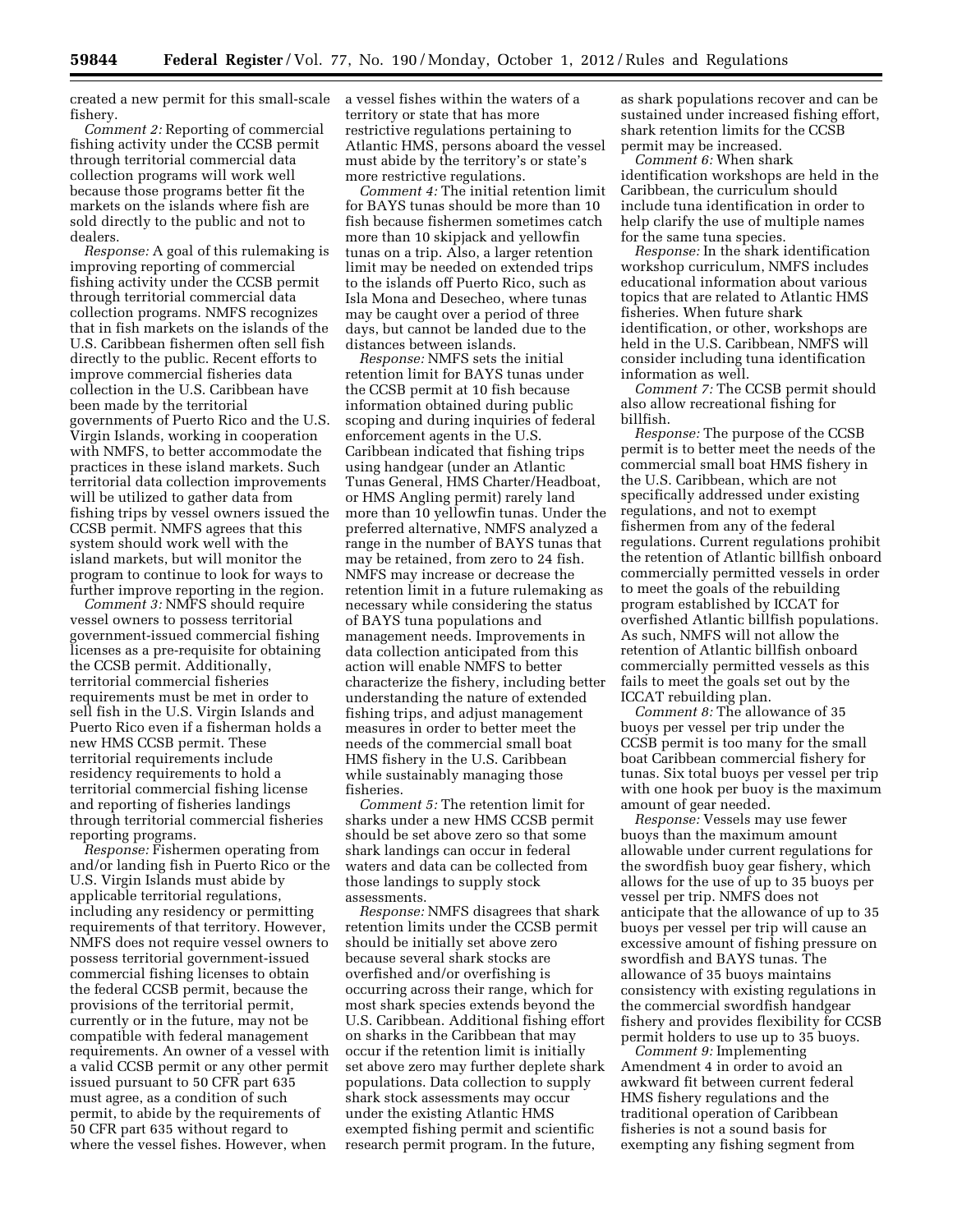compliance with U.S. regulations. Efforts should be made to increase compliance with existing federal regulations for HMS.

*Response:* The CCSB permit and related fisheries regulations in this final rule do not exempt fishing segments from regulation. The specific provisions in this rule are warranted to implement management measures specific to the unique characteristics of the small-boat commercial HMS fishery in the U.S. Caribbean Region. The purpose of this action is to better manage the traditional HMS small boat commercial fishing fleet in the U.S. Caribbean Region, enhance fishing opportunities, improve profits for the fleet, and provide NMFS with an improved capability to monitor and sustainably manage the fishery. During Amendment 4 pre-scoping, scoping, and HMS Advisory Panel meetings, NMFS received numerous comments that described the unique characteristics of the Caribbean region and that supported the purpose of the proposed rule. NMFS and the U.S. Coast Guard continue to enforce all fisheries regulations in the U.S. Caribbean and enlist assistance from territorial governments through joint enforcement agreements. On an ongoing basis, NMFS will review fisheries regulations to see if modifications are needed that would better meet management objectives and make those modifications, including regional considerations, as warranted.

*Comment 10:* NMFS should increase education programs to permitted dealers in the U.S. Caribbean, thus improving the means for monitoring and management, rather than legitimizing failure to comply with current federal regulations.

*Response:* NMFS has mass-produced and distributed outreach documents, including Caribbean HMS identification guides and Caribbean HMS outreach brochures summarizing the regulations, to fishermen and other constituents throughout the U.S. Caribbean Region (both in Spanish and English). With Amendment 4, NMFS is not exempting fishermen in any region from federal regulations; rather, NMFS is modifying fishery regulations under the 2006 Consolidated HMS FMP to better meet management objectives and local economic and fishing practice realities, thus encouraging greater regulatory compliance.

*Comment 11:* Vessel length of 45 ft LOA or less is not a good distinguishing characteristic for small boats in the U.S. Caribbean region, especially if the vessels are supposed to be ''pangas.'' A true ''panga'' ranges from 18 to 28 ft LOA. Preferred alternative 3 should limit vessels eligible for the CCSB

permit to no greater than 30 ft LOA if the amendment is targeting traditional fisheries, and especially if the boats are supposed to be "pangas."

*Response:* The U.S. Caribbean HMS fishery is mostly an opportunistic smallscale fishery, lacking any vessels larger than 45 ft LOA. The requirement that vessels eligible for a CCSB permit be less than or equal to 45 ft LOA was developed in response to comments from the U.S. Virgin Islands territorial government during pre-scoping. The U.S. Virgin Islands preferred that HMS regulations not encourage the movement of new commercial fishing vessels to the U.S. Virgin Islands that might, in time, compete with existing small boat commercial fishermen there. NMFS balanced this comment with the need to be as inclusive as possible of commercial fishing vessels that might participate in the U.S. Caribbean HMS small boat fishery. Vessels described as ''pangas'' are only one type of small boat used in this commercial fishery and the amendment is not designed specifically for this one type of small boat.

*Comment 12:* High fuel prices have shortened fishing trips from the U.S. mainland, thus there are no differences in the length of fishing trips between the U.S. mainland and the U.S. Caribbean.

*Response:* NMFS received comments during pre-scoping that many HMS fishing trips in the U.S. Caribbean are shorter because they are day trips where commercial fishermen leave port in the morning and return to port by the afternoon. Short trips such as this are only possible in areas where deep water is located close to port, which occurs in only a few locations near the U.S. mainland. The comment mentions that high fuel prices have shortened the trips from the U.S. mainland. Fuel prices in the U.S. Caribbean are normally higher than fuel prices on the U.S. mainland; thus the comment supports the conclusion that economic factors also limit trip length in the U.S. Caribbean.

*Comment 13:* Increased operating costs have reduced profit margins for operators working out of the mainland, thus limited profit margins are not substantially different in the Caribbean.

*Response:* This comment addresses NMFS assertion that among other things, profit margins in the U.S. Caribbean are reduced compared to U.S. mainland profit margins as one of the reasons for a Caribbean-specific permit. In the documents associated with this rulemaking, NMFS has analyzed the extent to which increased operating costs have reduced profit margins in commercial HMS fisheries. However, these increased operating costs are in addition to the already low profit

margins for fishermen in the U.S. Caribbean that result from the low prices for fish available in local, island markets and high operating costs due to factors such as higher fuel prices in the U.S. Caribbean compared to the U.S. mainland. Thus, NMFS believes that profit margins in the U.S. Caribbean continue to be lower than on the US mainland.

*Comment 14:* NMFS should consider allowing HMS permits to be valid for more than a year.

*Response:* The CCSB permit will be valid for one year and may be renewed annually. A longer period of validity would be more likely to result in permit information changing and not being updated by permit holders. NMFS needs to have current permit information in order to make appropriate fishery management decisions and believes that an annual renewal cycle balances the burden on the public and fishery management needs.

*Comment 15:* NMFS needs to do more outreach and training to local state agencies, Coast Guard and enforcement, so that enforcement agents understand the regulations governing HMS in territorial and federal waters.

*Response:* NMFS continues to work with its federal partners and state and territorial enforcement agencies under joint enforcement agreements and provides outreach and training as part of those agreements. Outreach and training are important components of effective enforcement of fisheries regulations.

*Comment 16:* NMFS should evaluate the status of HMS stocks by regions given the different environmental conditions between the Caribbean region and the mainland.

*Response:* The stocks of most Atlantic HMS span broad areas both within and beyond the Caribbean and regional stock assessments are not appropriate in such cases. A few shark species are found mainly in the Caribbean and in such cases, regional stock assessments may be appropriate and are conducted accordingly as data are available.

*Comment 17:* NMFS should not authorize sales of HMS to non-seafood dealers because of seafood safety concerns and incompatibility with the United States Food and Drug Administration's (FDA) Hazard, Analysis, and Critical Control Points (HACCP). NMFS should require HMS to be iced properly in order to improve the quality and price of fish.

*Response:* The FDA published regulations (December 18, 1995; 60 FR 65197) mandating the application of the HACCP principles to ensure the safe and sanitary processing of seafood products. Dealers are responsible for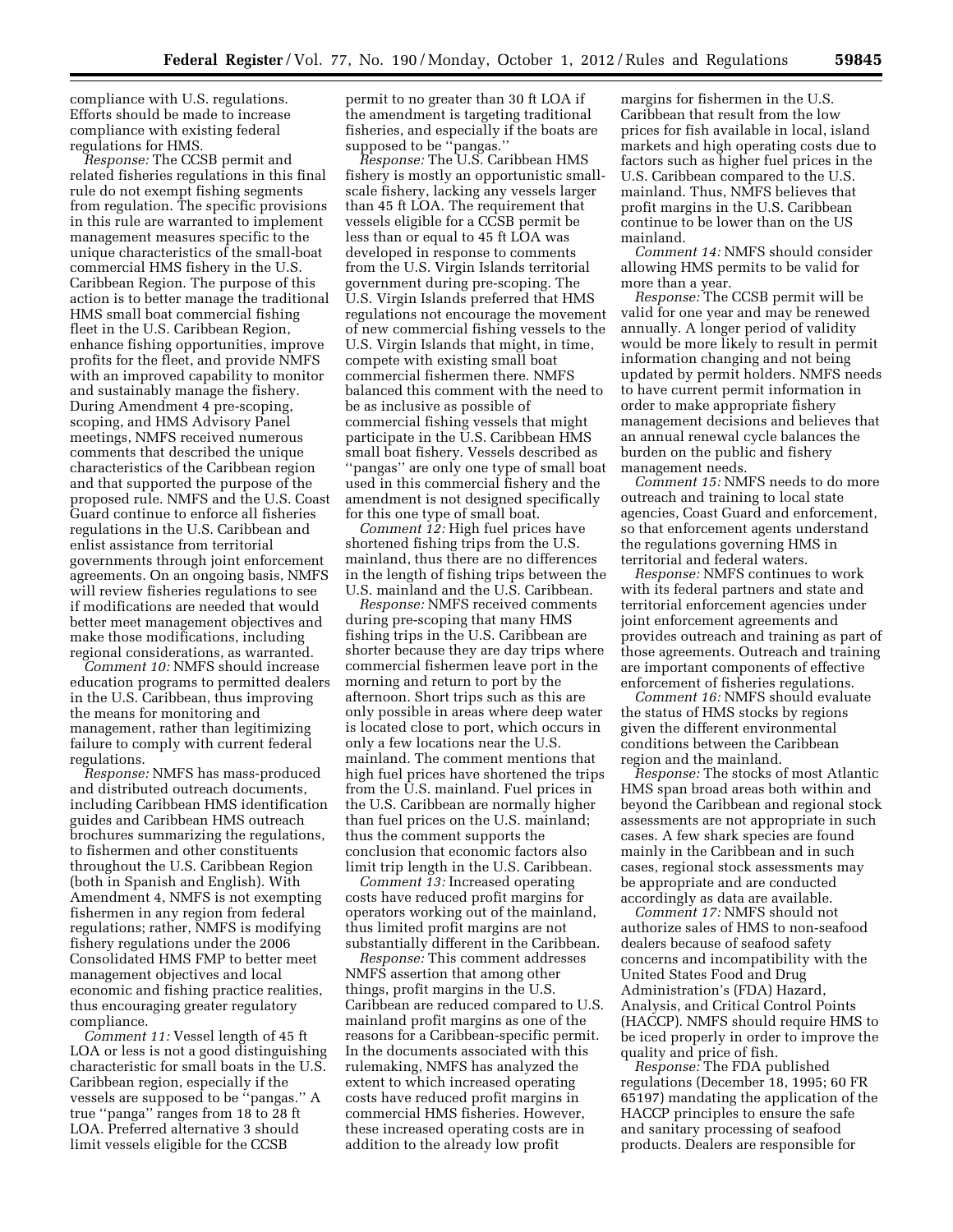ensuring product they purchase and sell is in compliance with FDA HACCP regulations.

#### **Changes From the Proposed Rule**

The permit name ''HMS Caribbean Small Boat Commercial permit'' was used in the proposed rule and has been changed to ''HMS Commercial Caribbean Small Boat permit'' in this final rule. Minor changes in the wording to the paragraphs found at  $§ 635.4(d)(3),$ (e)(1), (e)(2), (o)(3) and (o)(5) and § 635.21(e)(3)(i) were made to provide further clarification. A change to add a new paragraph at § 635.71(a)(56) was made to provide further clarification. A minor change to delete the phrase ''After December 31, 2007,'' was made to the paragraph found at  $§ 635.27(c)(l)(i)(A)$  because the date is no longer needed.

## **Classification**

Pursuant to the Magnuson-Stevens Act, the NMFS Assistant Administrator has determined that the final rule is consistent with the 2006 Consolidated HMS FMP and its amendments, other provisions of the Magnuson-Stevens Act, ATCA, and other applicable law.

NMFS prepared an environmental assessment for this final rule that discusses the impact on the environment that would result from this rule. In this final action, NMFS is addressing the need to increase the participation of small-scale Caribbean fishing vessels within the HMS permitting and reporting regime in order to better collect catch and effort data and provide for sustainably managed fisheries. A copy of the environmental assessment is available from NMFS (see **ADDRESSES**).

Pursuant to the procedures established to implement section 6 of E.O. 12866, OMB has determined that this final rule is not significant.

The agency has consulted, to the extent practicable, with appropriate state and local officials to address the principles, criteria, and requirements of Executive Order 13132.

A final regulatory flexibility analysis was prepared. The final regulatory flexibility analysis incorporates the IRFA, a summary of the significant issues raised by the public comments in response to the initial regulatory flexibility analysis, NMFS's responses to those comments, and a summary of the analyses completed to support the action.

The final regulatory flexibility analysis analyzed the anticipated economic impacts of the final action and any significant economic impacts on small entities. A summary of the

final regulatory flexibility analysis is below. The initial and final regulatory flexibility analysis and the analysis of social and economic impacts are available from NMFS (see **ADDRESSES**).

The purpose of this final rulemaking, consistent with the Magnuson-Stevens Act, and the 2006 Consolidated HMS FMP and its amendments, is to enact HMS management measures that better correspond with the traditional operation of the small boat fishing fleet in the U.S. Caribbean Region and to provide NMFS with an improved capability to monitor and sustainably manage those fisheries.

Section 604(a)(2) of the Regulatory Flexibility Act (RFA) requires agencies to summarize significant issues raised by the public in response to the IRFA, a summary of the agency's assessment of such issues, and a statement of any changes made as a result of the comments. We received several comments on the proposed rule and IRFA. Those comments and NMFS' responses to them are mentioned above in the preamble for this rule. In particular, comments 1, 2, 12, and 13 address the rule's economic impacts. There are no substantive changes from the proposed rule as a result of these economic comments.

Section 604(a)(3) of the RFA requires Federal agencies estimate the number of small entities to which the rule will apply. The current Caribbean HMS small-scale fishery is partially comprised of fishermen who currently hold an Atlantic General category or a HMS Charter/headboat category permit and the related industries, including processors, bait houses, and equipment suppliers, all of which we consider to be small entities according to the size standards set by the Small Business Administration. There may also be a few new entrants to the Caribbean smallscale HMS fishery; however, the number of new entrants is expected to be low due to the isolated area, small vessels in the region, limited fishing area, and limited profit margins. The final rule applies to small-scale commercial HMS vessels that fish in the Caribbean Region. In 2010, there were 92 vessels permitted in the Atlantic tunas General category in Puerto Rico and 10 in the U.S. Virgin Islands. In 2010, there were 23 vessels permitted in the Charter/ Headboat category in Puerto Rico and 21 in the U.S. Virgin Islands. We anticipate that the universe of fishermen who might purchase and fish under a Caribbean permit will be approximately 100 individuals in the U.S. Caribbean Region, with some potential shift of fishermen currently permitted in the

Angling and Charter/Headboat categories.

Under section 604 (a)(4) of the RFA, agencies are required to describe any new reporting, record-keeping, and other compliance requirements in the final rule. This rule does not contain any new reporting requirements, but requires fishermen to apply for a Caribbean permit in a manner similar to the way HMS permit holders apply for their current HMS permits, if they currently hold one.

This final rule does not conflict, duplicate, or overlap with other relevant federal rules (5 U.S.C. 603(b)(5)). Fishermen, dealers, and managers in these fisheries must comply with a number of international agreements, domestic laws, and other FMPs. These include, but are not limited to, the Magnuson-Stevens Act, the ACTA, the High Seas Fishing Compliance Act, the Marine Mammal Protection Act, the Endangered Species Act, the National Environmental Policy Act, the Paperwork Reduction Act, and the Coastal Zone Management Act. We do not believe that the new regulations duplicate, overlap, or conflict with any relevant regulations, federal or otherwise.

Under section 604(a)(5) of the RFA, agencies are required to describe any alternatives to the rule which accomplish the stated objectives and which minimize any significant economic impacts. Economic impacts are discussed below and in the Environmental Assessment for the action. Additionally, the RFA (5 U.S.C.  $603(c)$  (1)–(4)) lists four general categories of significant alternatives that would assist an agency in developing significant alternatives. These categories of alternatives are: (1) Establishing differing compliance or reporting requirements or timetables that take into account the resources available to small entities; (2) clarifying, consolidating, or simplifying compliance and reporting requirements under the rule for such small entities; (3) using performance rather than design standards; and, (4) exempting from coverage of the rule for small entities.

In order to meet the objectives of this final rule, consistent with legal obligations, we cannot exempt small entities or change the reporting requirements only for small entities. Thus, there are no alternatives discussed that fall under the first and fourth categories described above. In addition, none of the alternatives considered would result in additional reporting requirements (category two above). The relative absence of a dealer structure in the U.S. Caribbean region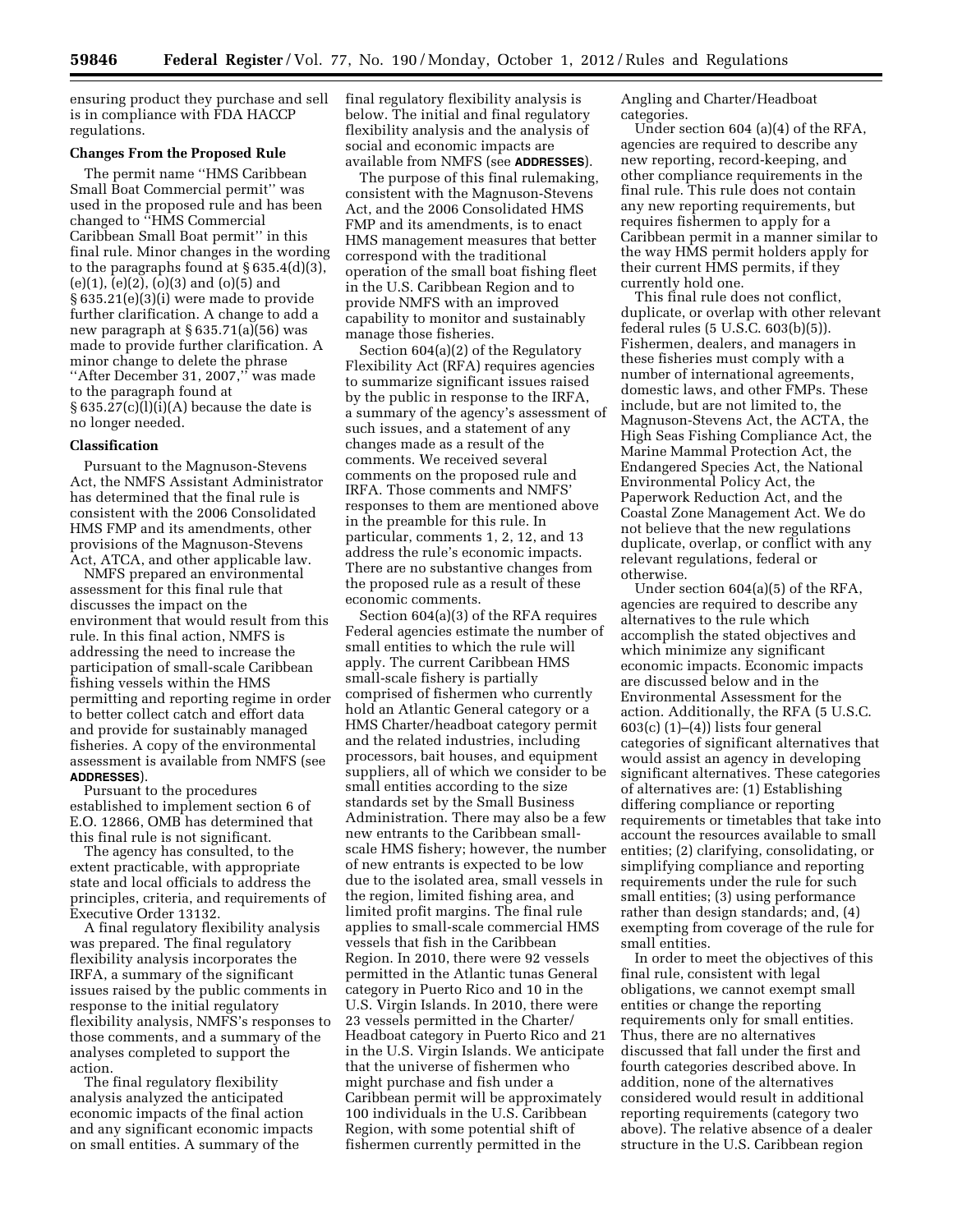restricts where fishermen may legally sell their catches, so they often sell to non-dealers or become individual dealers themselves. This final action modifies existing requirements that may affect small entities and simplifies reporting requirements. As a result, it better accounts for the business practices of Caribbean fishermen by allowing Caribbean small-scale fishermen with the Caribbean permit to directly sell their catches of authorized HMS without possessing a dealer permit, provided that the fishermen report the harvest and sale of these animals to their respective territorial governments, which will report these data to the NMFS SEFSC. Small entities may not be exempted from the final reporting requirements if the objectives of this final rule are to be met, consistent with legal obligations.

We considered and analyzed four alternatives in this Final Environmental Assessment. These alternatives ranged from maintaining the status quo to creating a CCSB permit valid only in the U.S. Caribbean Region, which could allow fishing for and sales of BAYS tunas, swordfish, and Atlantic sharks (excluding sandbar) under specific limitations. Three alternatives were analyzed that would have allowed us to modify retention limits using the framework adjustment procedures codified at § 635.34(b). We assessed the impacts of the alternatives, which are composed of seven key topics, including: permitting/workshop certification; authorized species; retention limit ranges; reporting; authorized gears; vessel size restrictions; and, regions. Instead of analyzing a range of alternatives under individual topics, the final regulatory flexibility analysis considers a number of alternative suites that pull from a range of alternatives under all the topics.

Alternative 1 would, among other things, maintain current Atlantic HMS vessel and dealer permits structure, current upgrading restrictions, current authorized species and gear structure, current retention limits, and, current observer and reporting requirements. Alternative 2 would create a Caribbean permit allowing fishing for and sales of BAYS tunas and Atlantic swordfish under specific limitations. Alternative 3 would create a Caribbean permit allowing fishing for and sales of BAYS tunas, Atlantic swordfish, and Atlantic sharks, under specific limitations. Alternative 3 differs from Alternative 2 in that it could also allow for the retention of Atlantic sharks. Alternative 4 would create a Caribbean permit allowing fishing for and sales of BAYS tunas, Atlantic swordfish, and Atlantic

sharks, under specific limitations. Alternative 4 differs from Alternative 3 in that it could allow for higher retention limits of BAYS tunas, Atlantic swordfish, Atlantic sharks, and would not limit vessel size. Under alternatives 2–4, modifications to the initial retention limits could be made using the adjustment procedures codified at § 635.34(b).

Under Alternative 1, we do not anticipate any substantive change in economic impacts, as the small-scale fishermen in the Caribbean Region are already operating under the current regulations. However, this alternative may contribute to a loss of potential income by small-scale fishermen in the Caribbean Region, because these fishermen are limited in their ability to gain access to federal commercial limited access HMS fisheries due to the high costs of obtaining permits considering the low volume of their catch and resulting profit. The relative absence of a dealer structure may cause them to sell to non-dealers or to become individual dealers themselves, which may constitute additional financial burden with regard to the cost of a dealer permit. Therefore, for all the reasons mentioned above, we do not prefer this alternative.

Alternative 2 would allow small-scale fishermen in the Caribbean Region to fish for, retain, and sell BAYS tunas and swordfish. This alternative would codify initial retention limits of 10 BAYS tunas/trip and 2 swordfish/trip, but also provides for a defined range within which the retention limits can be adjusted according to specific management criteria (0 to 24 for BAYS and 0 to 6 for swordfish). Alternative 2 would limit the length of vessels eligible for the Caribbean permit to 45 ft. or less. Based on preliminary scoping for this rulemaking, a trip in which 10 BAYS and/or 2 swordfish are captured is considered a very successful trip for the small-scale fishermen; thus, these were selected as initial retention limits for BAYS tuna and swordfish under this alternative. Atlantic yellowfin tuna and ''tunas'' harvested in the handline fishery may sell for between \$1.75/lb and \$7.00/lb, depending on quality and local demand. Using Commission conversions for yellowfin tuna, a fish meeting the current U.S. minimum size (27 inches CFL) weighs approximately 14 lb. Therefore, if each fisherman conducted two BAYS tunas trips per month (24 trips/yr.), and landed 10 yellowfin tuna on each trip (240 yellowfin tuna/yr.), then the annual revenue per vessel associated with this activity would range from \$5,880.00 (240 yellowfin tuna  $\times$  14 lb  $\times$  \$1.75/lb)-

\$23,520.00 (240 yellowfin tuna  $\times$  14 lb  $\times$  \$7.00/lb). Swordfish is currently selling for approximately \$4.00 to \$6.00 per pound in the Caribbean Region (Lynn Rios, pers. comm.). Using Commission conversions for swordfish, a fish meeting the current U.S. minimum size (47 inches lower jaw fork length) weighs approximately 44 lb. Therefore, if each fisherman conducted two swordfish trips per month (24 trips/ yr.), and landed 2 swordfish on each trip (24 swordfish/yr.), then the annual revenue per vessel associated with this activity would range from \$4,224.00 (24 swordfish  $\times$  44 lb  $\times$  \$4.00/lb)—\$6,336.00  $(24 \text{ swordfish} \times 44 \text{ lb} \times $6.00/\text{lb}).$ Because we would have authority to adjust the BAYS tunas limits from 0 to 24 fish under Alternative 2, the annual ex-vessel revenue estimates vary, either higher or lower, according to these calculations if the BAYS and swordfish limits were to change. This alternative could result in positive economic impacts for Caribbean small-scale fishermen. The ability to land and sell swordfish under Alternative 2 could increase the profitability of the localized fishery. During the comment period on the proposed rule, commenters requested a higher initial retention limit for BAYS tunas, as sometimes fishermen catch more than 10 BAYS tunas on a trip, as well as include a retention limit for commercial shark fisheries that is above zero per trip. While this alternative provides the Agency the ability to adjust the retention limits as needed and provide positive social and economic benefits, it would provide potential access to the federal commercial shark fishery when stocks rebuild. Therefore, we do not prefer this alternative.

Alternative 3, the preferred alternative, allows Caribbean smallscale fishermen to retain and sell from 0 to 24 BAYS tunas/trip and from 0 to 6 swordfish/trip. This alternative also provides Caribbean small-scale fishermen the capacity to participate in the federal commercial fishery for sharks by establishing a retention limit range of 0 to 3 for non-sandbar large coastal sharks and 0 to 16 for small coastal sharks and pelagic sharks. To be conservative, we are considering setting the initial shark retention limit at 0, with the ability to modify the retention limits once the shark complexes have recovered and the Agency has more data on regional participants, catches, and discards in the Caribbean permit fishery.

With regard to BAYS tunas and swordfish, Alternative 3 would have the same positive economic impacts as Alternative 2 discussed above (BAYS: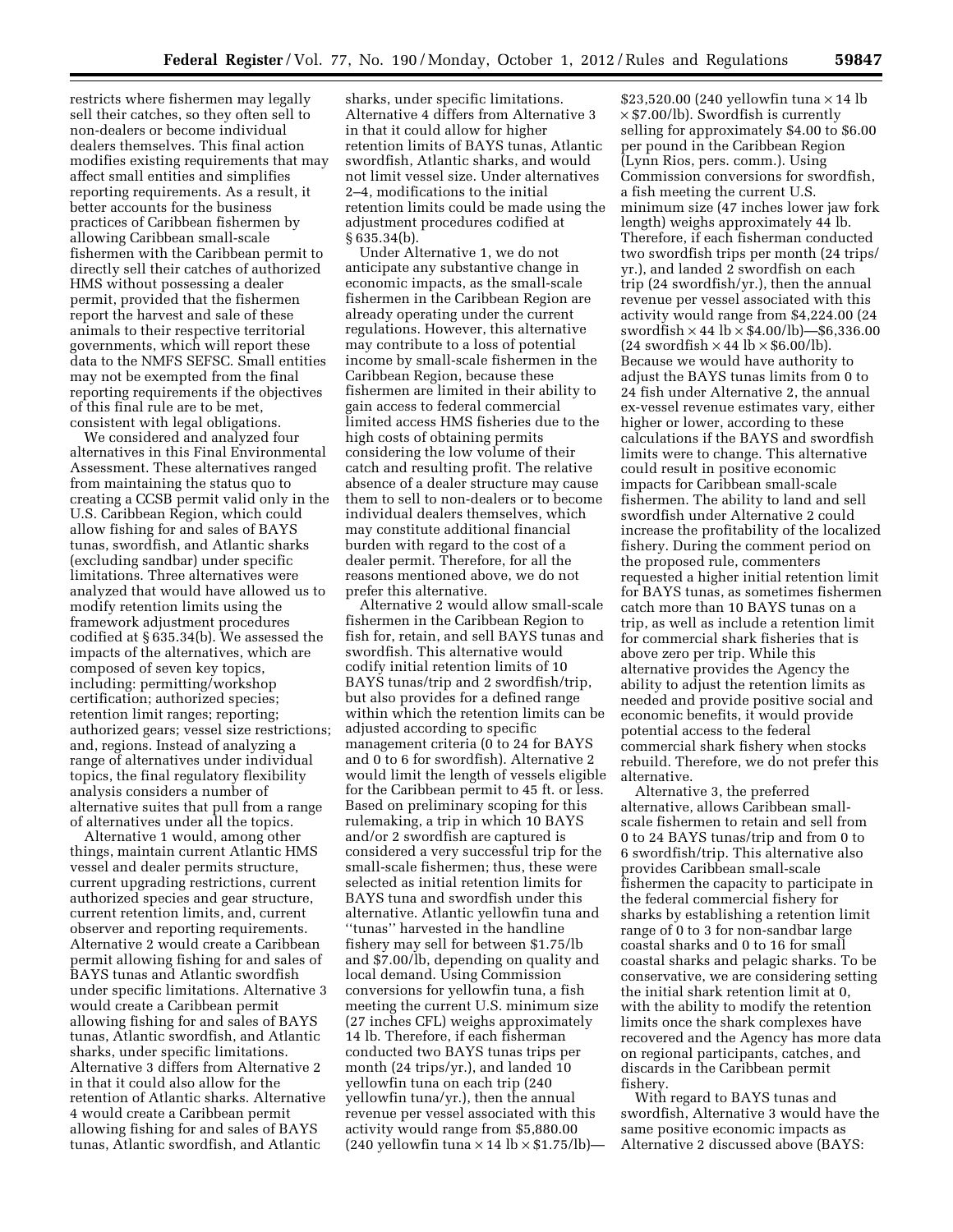\$5,880.00–\$23,520.00; swordfish: \$4224.00–\$6,336.00). In the Caribbean, ''shark'' sells for between \$1.57/lb and \$4.00/lb depending on quality and demand. We would set the initial shark retention limit at 0 under Alternative 3. This could potentially result in some initial negative economic impacts; however, sharks cannot legally be harvested from the U.S. exclusive economic zone without possessing a shark limited access fishing permit. There is a potential for future revenue increases under this alternative because we retain the ability to modify the retention limits once the shark complexes have recovered and the Agency has more data on regional participants, catches, and discards in the Caribbean permit fishery. In addition, during the comment period for the proposed rule, we heard strong support for allowing potential access to the commercial shark fisheries from small-scale HMS fishery participants when shark stocks rebuild. Therefore, allowing Caribbean permit fishermen the ability to participate in the future in the federal commercial shark fishery under this alternative by analyzing a range of retention limits can potentially result in a larger positive economic impact than Alternatives 1 and 2, if a retention limit of greater than zero is authorized in the future. Therefore, based on consideration of public comment and all the reasons described above, we prefer this alternative in the final rule.

Alternative 4 would allow Caribbean small-scale fishermen to retain and sell from between 0 to an unlimited number of BAYS tunas, 0 to an unlimited number of swordfish, 0 to 33 sharks non-sandbar large coastal sharks, and from 0 to an unlimited number of small coastal sharks and pelagic sharks. Under Alternative 4, we would set initial retention limits of 24 BAYS tunas per trip, 6 swordfish per trip, and 1 nonsandbar large coastal shark and 2 small coastal sharks or pelagic sharks combined, with the ability to modify the retention limits once the shark complexes have recovered and the Agency has more data on regional participants, catches, and discards in the Caribbean permit fishery. Additionally, this alternative would not limit the vessel size of participants in the Caribbean permit fishery. If each fisherman conducted two BAYS tunas trips per month (24 trips/yr.), and landed 24 yellowfin tuna on each trip (576 yellowfin tuna/yr.), then the annual revenue per vessel associated with this activity would range from \$14,112.00 (576 yellowfin tuna  $\times$  14 lb

(average weight of a landed yellowfin  $tuna$  × \$1.75/lb) - \$56,448.00 (576 yellowfin tuna  $\times$  14 lb  $\times$  \$7.00/lb). If each fisherman conducted two swordfish trips per month (24 trips/yr.), and landed 6 swordfish on each trip (144 swordfish/yr.), then the annual revenue per vessel associated with this activity would range from \$25,344.00  $(144$  swordfish  $\times$  44 lb x \$4.00/lb)-\$38,016.00 (144 swordfish  $\times$  44 lb  $\times$ \$6.00/lb). If each fisherman conducted two shark trips per month (24 trips/yr.), and landed 1 non-sandbar large coastal shark and 2 small coastal sharks on each trip (24 large coastal sharks/yr. & 48 small coastal sharks/yr.), then the annual revenue per vessel associated with this activity would range from \$4,296.00 (24 large coastal sharks  $\times$  95  $lb \times $1.57/lb + 48$  small coastal sharks  $\times$  10 lb  $\times$  \$1.57/lb)—\$11,040.00 (24 large coastal sharks  $\times$  95 lb  $\times$  \$4.00/lb + 48 small coastal sharks  $\times$  10 lb  $\times$  \$4.00/lb). These estimates of annual revenues could be higher if more pelagic sharks were landed due to their larger average size. Because we would have framework authority to adjust the trip limits for BAYS, swordfish, and sharks within the range analyzed under Alternative 4, this alternative could potentially have the largest positive economic impacts when compared with Alternatives 1, 2, and 3 discussed above. However, this alternative could also result in local overcapitalization in the fishery, lead to depressed market prices, and other potentially adverse economic impacts, a concern expressed by small-scale HMS fishermen in the comment period of the proposed rule. Based on public comment and reasons described above, we do not prefer this alternative.

During the public comment period of the proposed rule, one commenter requested to know the economic costs and reporting burden associated with having to buy the new Caribbean permit. The social and economic impacts expected from Alternatives 2, 3, and 4 as a result of fishery participants in the U.S. Caribbean having to purchase the new permit are the same. For instance, if individuals needed to obtain the Caribbean permit, it will cost them a total of \$25 on an annual basis. Because fishery participants in the Caribbean region are already reporting to the same existing territorial data collection programs required under the new Caribbean permit, we do not expect any additional reporting burden under any of the alternatives analyzed.

This final rule contains a collectionof-information requirement subject to the Paperwork Reduction Act (PRA) and which has been approved by OMB under control number 0648–0205).

Public reporting burden for the HMS CCSB permit is anticipated to result in an estimated 100 new responses for fishermen who may wish to apply for the new permit and an estimated average of 20 minutes per response, including the time for reviewing instructions, searching existing data sources, gathering and maintaining the data needed, and completing and reviewing the collection of information. Send comments regarding these burden estimates or any other aspect of this data collection, including suggestions for reducing the burden, to NMFS (see **ADDRESSES**) and by email to *OIRA*\_*[Submission@omb.eop.gov,](mailto:OIRA_Submission@omb.eop.gov)* or fax to 202–395–7285.

Notwithstanding any other provision of the law, no person is required to respond to, and no person shall be subject to penalty for failure to comply with, a collection of information subject to the requirements of the Paperwork Reduction Act, unless that collection of information displays a currently valid Office of Management and Budget control number.

Section 212 of the Small Business Regulatory Enforcement Fairness Act of 1996 states that, for each rule or group of related rules for which an agency is required to prepare a final regulatory flexibility analysis, the agency shall publish one or more guides to assist small entities in complying with the rule, and shall designate such publications as ''small entity compliance guides.'' The agency shall explain the actions a small entity is required to take to comply with a rule or group of rules. As part of this rulemaking process, a small entity compliance guide was prepared. Copies of this final rule and compliance guide are available upon request from NMFS or on the Web page (see **ADDRESSES**).

### **List of Subjects**

#### *50 CFR Part 600*

Administrative practice and procedure, Confidential business information, Fisheries, Fishing, Fishing vessels, Foreign relations, Intergovernmental relations, Penalties, Reporting and recordkeeping requirements, Statistics.

### *50 CFR Part 635*

Fisheries, Fishing, Fishing vessels, Foreign relations, Imports, Penalties, Reporting and recordkeeping requirements, Treaties.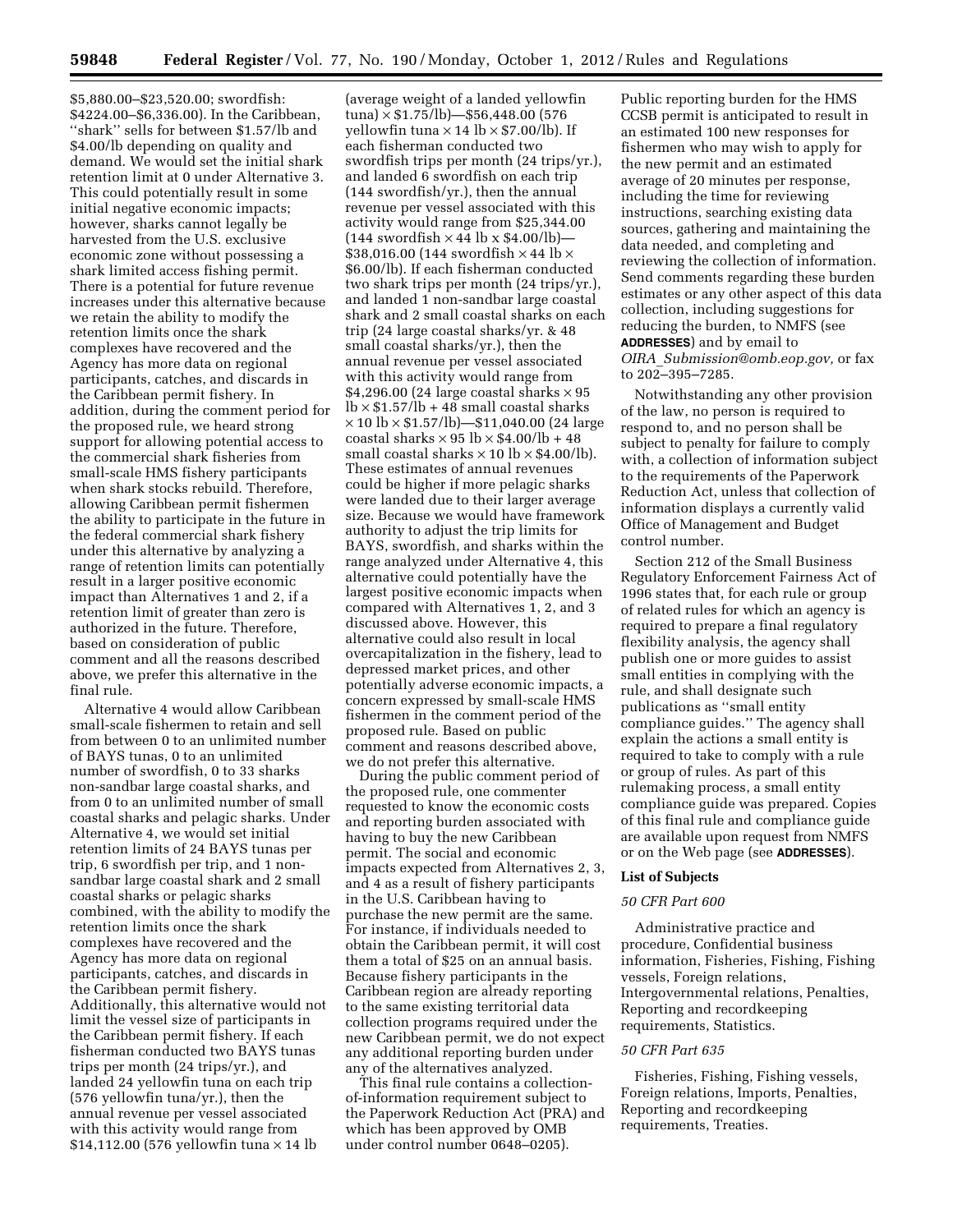## Dated: September 26, 2012. **Alan D. Risenhoover,**  *Director, Office of Sustainable Fisheries,*

*performing the functions and duties of the Deputy Assistant Administrator for Regulatory Programs, National Marine Fisheries Service.* 

For the reasons set out in the preamble, 50 CFR parts 600 and 635 are to be amended as follows:

# **PART 600-MAGNUSON–STEVENS ACT PROVISIONS**

■ 1. The authority citation for part 600 continues to read as follows:

**Authority:** 5 U.S.C. 561 and 16 U.S.C. 1801 *et seq.* 

 $\blacksquare$  2. In § 600.725, in the table in paragraph (v), under the heading ''IX. Secretary of Commerce,'' entry 1, add entry "N" to read as follows:

**§ 600.725 General prohibitions.** 

\* \* \* \* \*  $(v) * * * *$ 

\*\*\*\*\*\*\* IX. Secretary of Commerce 1. Atlantic Highly Migratory Species Fisheries (FMP): \* \* \* \* \* \* \* \* \* \* \* \* \* N. Commercial Caribbean Small Boat Fishery ........................................ N. Rod and reel, handline, harpoon, bandit gear, green-stick gear, buoy gear.

# **PART 635—ATLANTIC HIGHLY MIGRATORY SPECIES**

\* \* \* \* \*

■ 3. The authority citation for part 635 continues to read as follows:

**Authority:** 16 U.S.C. 971 *et seq.;* 16 U.S.C. 1801 *et seq.* 

■ 4. In § 635.4:

 $\blacksquare$  a. Revise paragraphs (a)(5), (a)(10),  $(d)(1), (d)(2), (d)(3), (e)(1), (e)(2), (f)(1),$  $(f)(2), (g)(1), (g)(2), (g)(3), (h)(1)$ introductory text,  $(m)(1)$ , and  $(m)(2)$ ; and

■ b. Add paragraph (o).

The revisions and addition read as follows:

#### **§ 635.4 Permits and fees.**

\* \* \* \* \* (a) \* \* \*

(5) *Display upon offloading.* Upon offloading of Atlantic HMS, the owner or operator of the harvesting vessel must present for inspection the vessel's HMS Charter/Headboat permit; Atlantic tunas, shark, or swordfish permit; Incidental HMS squid trawl; HMS Commercial Caribbean Small Boat permit; and/or the shark research permit to the first receiver. The permit(s) must be presented prior to completing any applicable landing report specified at § 635.5(a)(1), (a)(2), and (b)(2)(i).

\* \* \* \* \*

(10) *Permit condition.* An owner of a vessel with a valid swordfish, shark, HMS Angling, HMS Charter/Headboat, Incidental HMS squid trawl, or HMS Commercial Caribbean Small Boat permit issued pursuant to this part must agree, as a condition of such permit, that the vessel's HMS fishing, catch, and gear are subject to the requirements of this part during the period of validity of the permit, without regard to whether

such fishing occurs in the U.S. EEZ, or outside the U.S. EEZ, and without regard to where such HMS, or gear, are possessed, taken, or landed. However, when a vessel fishes within the waters of a state that has more restrictive regulations pertaining to HMS, persons aboard the vessel must abide by the state's more restrictive regulations.

\* \* \* \* \* (d) *Atlantic Tunas vessel permits.* (1) The owner of each vessel used to fish for or take Atlantic tunas commercially or on which Atlantic tunas are retained or possessed with the intention of sale must obtain an HMS Charter/Headboat permit issued under paragraph (b) of this section, an HMS Commercial Caribbean Small Boat permit issued under paragraph (o) of this section, or an Atlantic tunas permit in one, and only one, of the following categories: General, Harpoon, Longline, Purse Seine, or Trap.

(2) Persons aboard a vessel with a valid Atlantic Tunas, HMS Angling, HMS Charter/Headboat, or an HMS Commercial Caribbean Small Boat permit may fish for, take, retain, or possess Atlantic tunas, but only in compliance with the quotas, catch limits, size classes, and gear applicable to the permit or permit category of the vessel from which he or she is fishing. Persons may sell Atlantic tunas only if the harvesting vessel has a valid permit in the General, Harpoon, Longline, Purse Seine, or Trap category of the Atlantic Tunas permit, a valid HMS Charter/Headboat, or an HMS Commercial Caribbean Small Boat permit.

(3) A vessel issued an Atlantic Tunas permit in any category for a fishing year shall not be issued an HMS Angling permit, HMS Charter/Headboat permit, or an Atlantic Tunas permit in any other category for that same fishing year, regardless of a change in the vessel's ownership. A vessel issued an Atlantic Tunas permit may be issued an HMS Commercial Caribbean Small Boat permit, subject to restrictions set forth at § 635.4(o), within that same fishing year; however, a vessel may not hold any other HMS fishing permit simultaneously with the HMS Commercial Caribbean Small Boat permit.

- \* \* \* \* \*
- (e) \* \* \*

(1) The owner of each vessel used to fish for or take Atlantic sharks or on which Atlantic sharks are retained, possessed with an intention to sell, or sold must obtain, in addition to any other required permits, at least one of the Federal Atlantic commercial shark permits described below or an HMS Commercial Caribbean Small Boat permit. A Federal Atlantic commercial shark permit or HMS Commercial Caribbean Small Boat permit is not required if the vessel is recreationally fishing and retains no more sharks than the recreational retention limit specified in § 635.22(c), is operating pursuant to the conditions of a shark display or EFP issued pursuant to § 635.32, or fishes exclusively within State waters. It is a rebuttable presumption that the owner or operator of a vessel without a permit issued pursuant to this part, on which sharks are possessed in excess of the recreational retention limits, intends to sell the sharks.

(2) The owner of vessels that fish for, take, retain, or possess the Atlantic oceanic sharks listed in sections A, B, or C of Table 1 of Appendix A with an intention to sell must obtain a Federal Atlantic commercial shark directed or incidental limited access permit or an HMS Commercial Caribbean Small Boat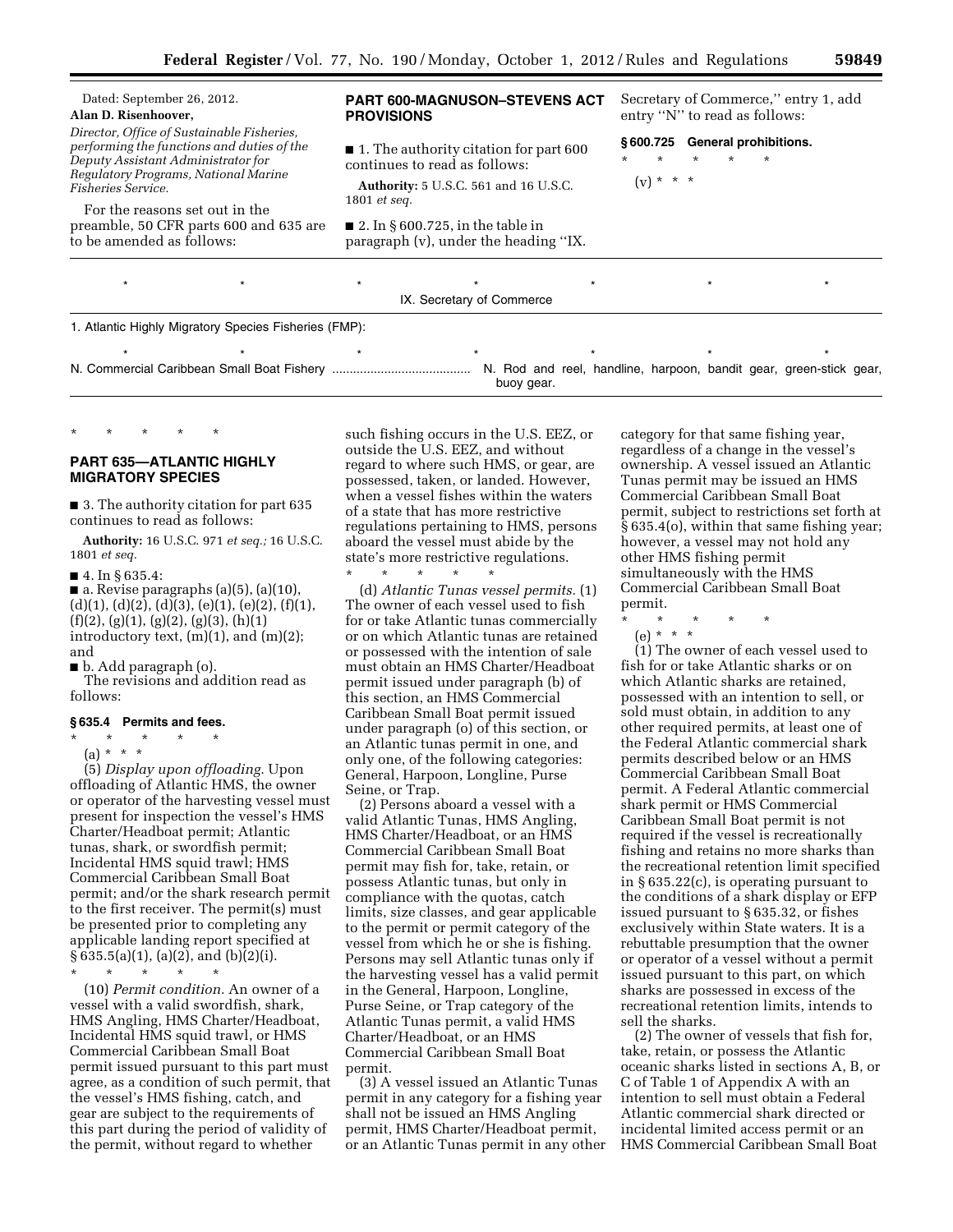permit. The only valid Federal commercial shark directed and shark incidental limited access permits are those that have been issued under the limited access program consistent with the provisions under paragraphs (l) and (m) of this section.

\* \* \* \* \*

 $(f) * * * *$ 

(1) Except as specified in paragraphs (n) and (o) of this section, the owner of each vessel used to fish for or take Atlantic swordfish or on which Atlantic swordfish are retained or possessed with an intention to sell or from which Atlantic swordfish are sold must obtain, in addition to any other required permits, only one of three types of commercial limited access swordfish permits: Swordfish directed limited access permit, swordfish incidental limited access permit, or swordfish handgear limited access permit. It is a rebuttable presumption that the owner or operator of a vessel on which swordfish are possessed in excess of the recreational retention limits intends to sell the swordfish.

(2) The only valid commercial Federal vessel permits for swordfish are those that have been issued under the limited access program consistent with the provisions under paragraphs (l) and (m) of this section, or those issued under paragraphs (n) and (o) of this section. \* \* \* \* \*

(g) \* \* \*

(1) *Atlantic tunas.* A dealer, as defined under § 600.10 of this chapter, must possess a valid federal Atlantic tunas dealer permit to purchase, trade, or barter any Atlantic tunas except as noted under paragraph (o) of this section.

(2) *Shark.* A dealer, as defined in § 600.10 of this chapter, must possess a valid federal Atlantic shark dealer permit to purchase, trade, or barter any Atlantic shark listed in Table 1 of Appendix A of this part except as noted under paragraph (o) of this section.

(3) *Swordfish.* A dealer, as defined under § 600.10 of this chapter, must possess a valid federal Atlantic swordfish dealer permit to purchase, trade, or barter any Atlantic swordfish except as noted under paragraph (o) of this section.

 $(h) * * * *$ 

(1) Atlantic Tunas, HMS Angling, HMS Charter/Headboat, Incidental HMS squid trawl, and HMS Commercial Caribbean Small Boat vessel permits.

- \* \* \* \* \*
- (m) \* \* \*

(1) *General.* Persons must apply annually for a dealer permit for Atlantic tunas, sharks, and swordfish, and for an

Atlantic HMS Angling, HMS Charter/ Headboat, tunas, shark, swordfish, Incidental HMS squid trawl, or HMS Commercial Caribbean Small Boat vessel permit. Except as specified in the instructions for automated renewals, persons must submit a renewal application to NMFS, along with a copy of the applicable valid workshop certificate or certificates, if required pursuant to § 635.8, at an address designated by NMFS, at least 30 days before a permit's expiration to avoid a lapse of permitted status. NMFS will renew a permit if the specific requirements for the requested permit are met, including those described in paragraphs (h)(1)(iv) and (l)(2) of this section; all reports required under the Magnuson-Stevens Act and ATCA have been submitted, including those described in §§ 635.5 and 300.185 of this title; the applicant is not subject to a permit sanction or denial under paragraph (a)(6) of this section; and the workshop requirements specified in § 635.8 are met.

(2) *Shark and swordfish LAPs.* The owner of a vessel of the U.S. that fishes for, possesses, lands or sells shark or swordfish from the management unit, or that takes or possesses such shark or swordfish as incidental catch, must have the applicable limited access permit(s) issued pursuant to the requirements in paragraphs (e) and (f) of this section, except as specified in paragraphs (n) and (o) of this section. Only persons holding non-expired shark and swordfish limited access permit(s) in the preceding year are eligible to renew those limited access permit(s). Transferors may not renew limited access permits that have been transferred according to the procedures in paragraph (l) of this section.

(o) *HMS Commercial Caribbean Small Boat permits.* (1) The owner of a vessel who fishes in the U.S. Caribbean, as defined at § 622.2 of this chapter, possesses handgear or green-stick gear and retains, with the intention to sell, any BAYS tunas, Atlantic swordfish, or Atlantic sharks may obtain an HMS Commercial Caribbean Small Boat permit. An HMS Commercial Caribbean Small Boat permit is valid only within the U.S. Caribbean, as defined at § 622.2 of this chapter.

\* \* \* \* \*

(2) To be eligible for an HMS Commercial Caribbean Small Boat permit, vessel owners must provide documentation that the vessel is less than or equal to 13.7 m (45 ft) in length overall.

(3) A vessel issued an HMS Commercial Caribbean Small Boat

permit may not be issued any other HMS fishing permit, except those issued under § 635.32, as long as the HMS Commercial Caribbean Small Boat permit is valid.

(4) The owner of a vessel issued an HMS Commercial Caribbean Small Boat permit may fish for, take, retain, or possess only BAYS tunas, Atlantic swordfish, and Atlantic sharks, subject to the trip limits specified at § 635.24 and may possess unauthorized gears onboard as stated at § 635.21(b).

(5) HMS landed under an HMS Commercial Caribbean Small Boat permit may be sold by the owner or operator to individuals who do not possess a valid HMS dealer permit otherwise required under § 635.4(g). HMS Commercial Caribbean Small Boat permit holders may not sell HMS harvested or landed by another vessel or purchase, barter, or trade for HMS harvested by other vessels with the intent to sell.

 $\blacksquare$  5. In § 635.21, revise paragraphs (b),  $(e)(1)$  introductory text,  $(e)(3)(i)$ , and (e)(4)(iii) and (iv) to read as follows:

### **§ 635.21 Gear operation and deployment restrictions.**

\* \* \* \* \* (b) *General.* No person may fish for, catch, possess, or retain any Atlantic HMS with gears other than the primary gears specifically authorized in this part. Consistent with paragraphs (a)(1) and (2) of this section, secondary gears may be used at boat side to aid and assist in subduing, or bringing on board a vessel, Atlantic HMS that have first been caught or captured using primary gears. For purposes of this part, secondary gears include, but are not limited to, dart harpoons, gaffs, flying gaffs, tail ropes, etc. Secondary gears may not be used to capture, or attempt to capture, free-swimming or undersized HMS. Except for vessels permitted under § 635.4(o) or as specified in this paragraph (b), a vessel using or having onboard in the Atlantic Ocean any unauthorized gear may not possess an Atlantic HMS on board.

\* \* \* \* \*

(e) \* \* \* (1) *Atlantic tunas.* A person that fishes for, retains, or possesses an Atlantic bluefin tuna (BFT) may not have on board a vessel or use on board a vessel any primary gear other than those authorized for the category for which the Atlantic tunas or HMS permit has been issued for such vessel. Primary gears are the gears specifically authorized in this section. When fishing for Atlantic tunas other than BFT, primary gear authorized for any Atlantic Tunas permit category may be used,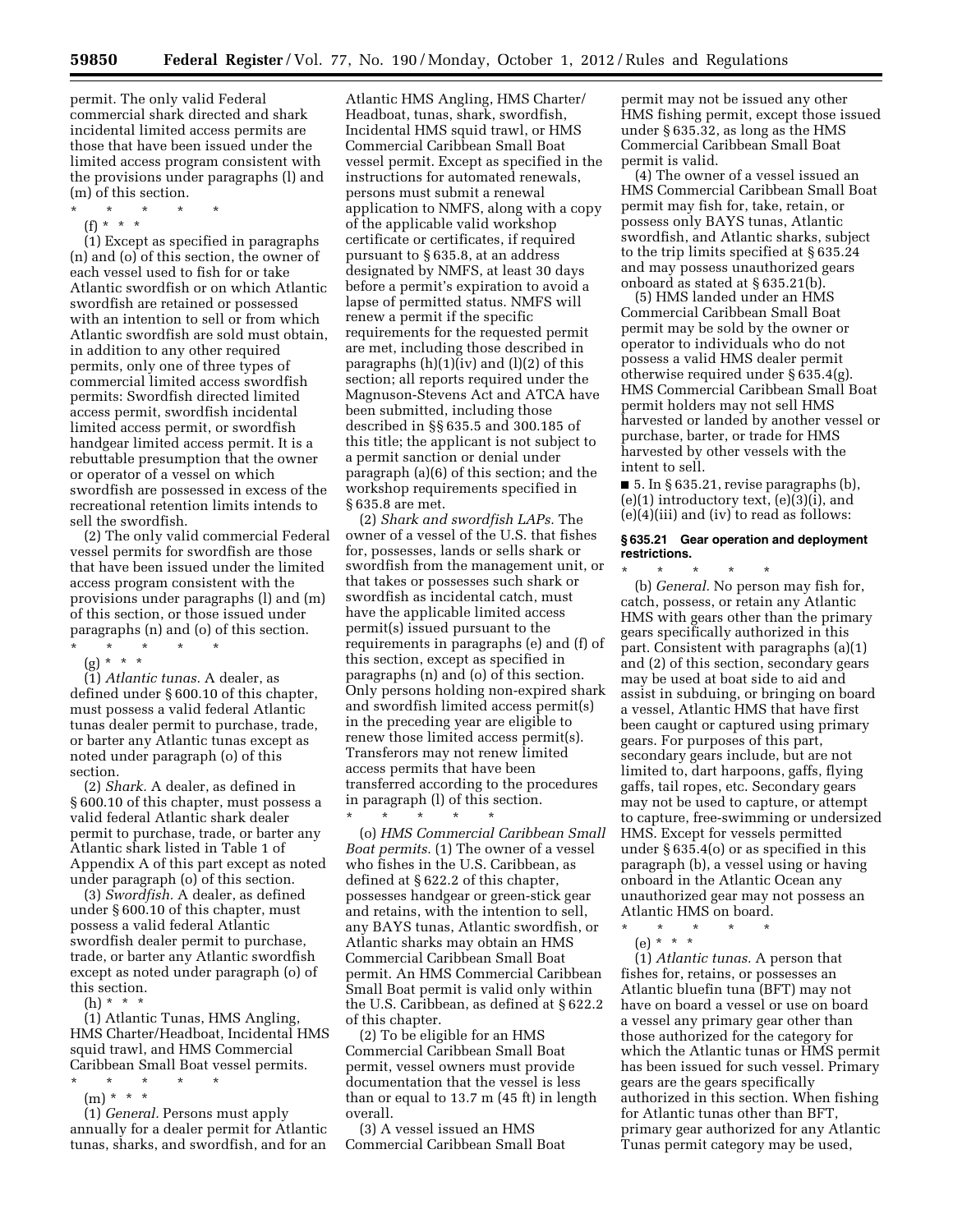except that purse seine gear may be used only on board vessels permitted in the Purse Seine category and pelagic longline gear may be used only on board vessels issued an Atlantic Tunas Longline category tuna permit, a LAP other than handgear for swordfish, and a LAP for sharks. A person issued an HMS Commercial Caribbean Small Boat permit who fishes for, retains, or possesses BAYS tunas in the U.S. Caribbean, as defined at § 622.2, may have on board and use handline, harpoon, rod and reel, bandit gear, green-stick gear, and buoy gear. \* \* \* \* \*

 $(3) * * * *$ 

(i) No person may possess a shark in the EEZ taken from its management unit without a permit issued under § 635.4. No person issued a Federal Atlantic commercial shark permit under § 635.4 may possess a shark taken by any gear other than rod and reel, handline, bandit gear, longline, or gillnet. No person issued an HMS Commercial Caribbean Small Boat permit may possess a shark taken from the U.S. Caribbean, as defined at § 622.2, by any gear other than with rod and reel, handline or bandit gear. No person issued an HMS Angling permit or an HMS Charter/headboat permit under § 635.4 may possess a shark if the shark was taken from its management unit by any gear other than rod and reel or handline, except that persons on a vessel issued both an HMS Charter/ Headboat permit and a Federal Atlantic commercial shark permit may possess sharks taken with rod and reel, handline, bandit gear, longline, or gillnet if the vessel is not engaged in a for-hire fishing trip.

\* \* \* \* \* (4) \* \* \*

(iii) A person aboard a vessel issued or required to be issued a valid directed handgear LAP for Atlantic swordfish or an HMS Commercial Caribbean Small Boat permit may not fish for swordfish with any gear other than handgear. A swordfish will be deemed to have been harvested by longline when the fish is on board or offloaded from a vessel using or having on board longline gear. Only vessels that have been issued, or that are required to have been issued, a valid directed or handgear swordfish LAP or an HMS Commercial Caribbean Small Boat permit under this part may utilize or possess buoy gear. Vessels utilizing buoy gear may not possess or deploy more than 35 floatation devices, and may not deploy more than 35 individual buoy gears per vessel. Buoy gear must be constructed and deployed so that the hooks and/or gangions are

attached to the vertical portion of the mainline. Floatation devices may be attached to one but not both ends of the mainline, and no hooks or gangions may be attached to any floatation device or horizontal portion of the mainline. If more than one floatation device is attached to a buoy gear, no hook or gangion may be attached to the mainline between them. Individual buoy gears may not be linked, clipped, or connected together in any way. Buoy gears must be released and retrieved by hand. All deployed buoy gear must have some type of monitoring equipment affixed to it including, but not limited to, radar reflectors, beeper devices, lights, or reflective tape. If only reflective tape is affixed, the vessel deploying the buoy gear must possess on board an operable spotlight capable of illuminating deployed floatation devices. If a gear monitoring device is positively buoyant, and rigged to be attached to a fishing gear, it is included in the 35 floatation device vessel limit and must be marked appropriately.

(iv) Except for persons aboard a vessel that has been issued a limited access North Atlantic swordfish permit, Incidental HMS squid trawl permit, or an HMS Commercial Caribbean Small Boat permit under § 635.4, no person may fish for North Atlantic swordfish with, or possess a North Atlantic swordfish taken by, any gear other than handline or rod and reel.

 $\blacksquare$  6. In § 635.24, revise the section heading and add paragraphs (a)(4)(iv), (b)(3), and (c) to read as follows:

# **§ 635.24 Commercial retention limits for sharks, swordfish, and BAYS tunas.**

 $(4) * * * *$ 

\* \* \* \* \*

(iv) A person who owns or operates a vessel that has been issued an HMS Commercial Caribbean Small Boat permit may retain, possess, or land any LCS, SCS or pelagic sharks only when the HMS Commercial Caribbean Small Boat permit trip limit is set above zero. The current shark trip limit for HMS Commercial Caribbean Small Boat permit holders is set at zero.

\* \* \* \* \*

(b) \* \* \*

(3) Persons aboard a vessel that has been issued an HMS Commercial Caribbean Small Boat vessel permit may retain, possess, land, or sell no more than 2 swordfish per trip in or from the Atlantic Ocean north of 5° N. lat.

(c) BAYS tunas. Persons aboard a vessel that has been issued an HMS Commercial Caribbean Small Boat permit under § 635.4 may retain,

possess, land, or sell no more than 10 BAYS tunas per vessel per trip. ■ 7. In § 635.27, revise paragraph  $(c)(1)(i)(A)$  to read as follows:

### **§ 635.27 Quotas.**

- \* \* \* \* \*
- (c) \* \* \*
- (1) \* \* \*
- $(i) * * * *$

(A) A swordfish from the North Atlantic stock caught prior to the directed fishery closure by a vessel for which a directed fishery permit, or a handgear permit for swordfish, or an HMS Commercial Caribbean Small Boat permit has been issued or is required to be issued is counted against the directed fishery quota. The total baseline annual fishery quota, before any adjustments, is 2,937.6 mt dw for each fishing year. Consistent with applicable ICCAT recommendations, a portion of the total baseline annual fishery quota may be used for transfers to another ICCAT contracting party. The annual directed category quota is calculated by adjusting for over- or underharvests, dead discards, any applicable transfers, the incidental category quota, the reserve quota and other adjustments as needed, and is subdivided into two equal semiannual: one for January 1 through June 30, and the other for July 1 through December 31.

\* \* \* \* \* ■ 8. In § 635.31, revise paragraphs  $(a)(1)$ ,  $(a)(2)(ii)$ , and  $(d)(1)$  to read as follows:

### **§ 635.31 Restrictions on sale and purchase.**

 $(a) * * * *$ 

(1) A person that owns or operates a vessel from which an Atlantic tuna is landed or offloaded may sell such Atlantic tuna only if that vessel has a valid HMS Charter/Headboat permit; a valid General, Harpoon, Longline, Purse Seine, or Trap category permit for Atlantic tunas; or a valid HMS Commercial Caribbean Small Boat permit issued under this part. However, no person may sell a BFT smaller than the large medium size class. Also, no large medium or giant BFT taken by a person aboard a vessel with an Atlantic HMS Charter/Headboat permit fishing in the Gulf of Mexico at any time, or fishing outside the Gulf of Mexico when the fishery under the General category has been closed, may be sold (see § 635.23(c)). A person may sell Atlantic bluefin tuna only to a dealer that has a valid permit for purchasing Atlantic bluefin tuna issued under this part. A person may not sell or purchase Atlantic tunas harvested with speargun fishing gear.

\* \* \* \* \*

<sup>(</sup>a) \* \* \*